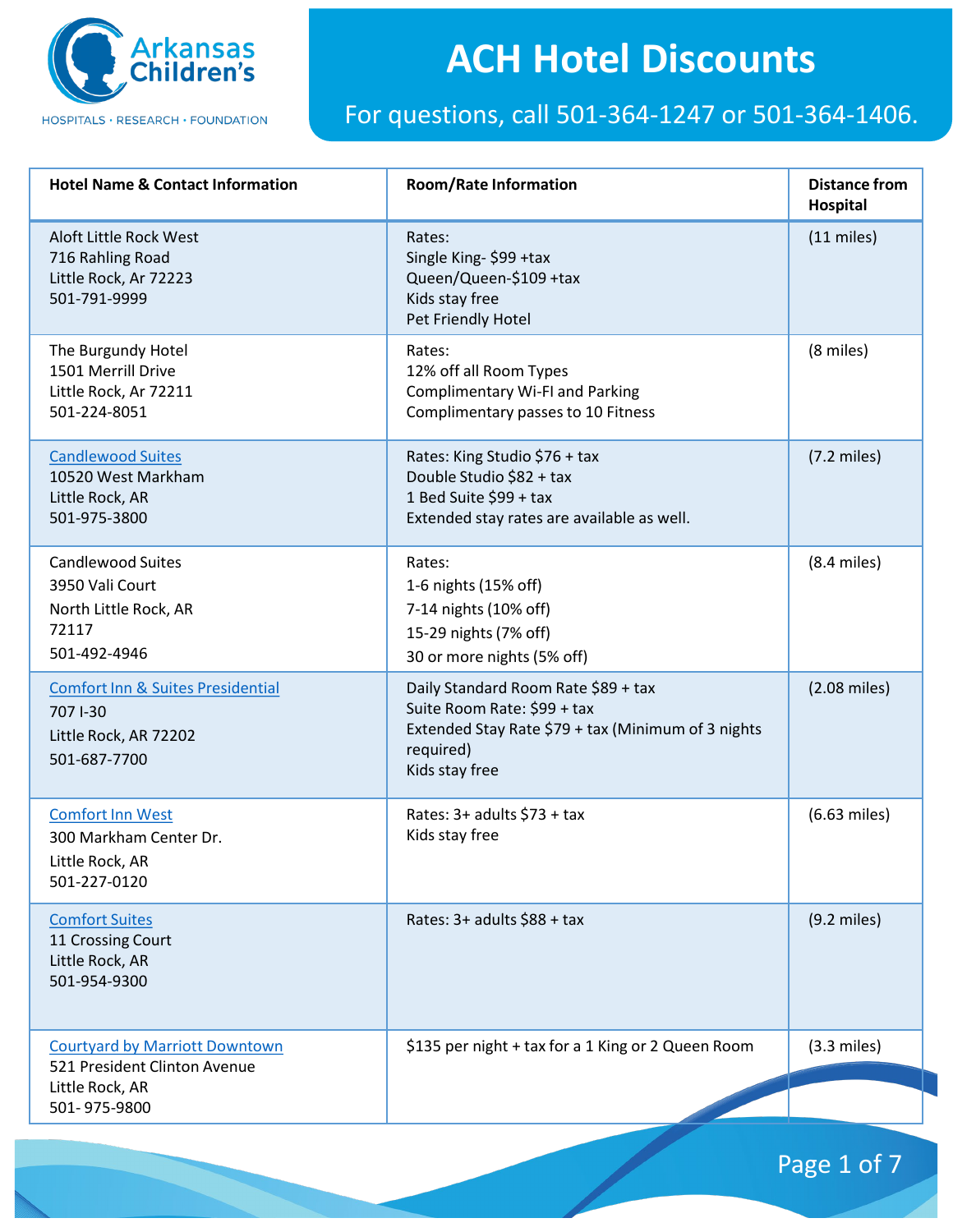

#### For questions, call 501-364-1247 or 501-364-1406.

| <b>Courtyard by Marriott Little Rock West</b><br>10900 Financial Centre Parkway<br>Little Rock, AR 72211<br>501-227-6000 | 1-2 Adults: \$79 + tax (Standard King)                                                                                                                                                                                                                                                                         | (4.48 miles)   |
|--------------------------------------------------------------------------------------------------------------------------|----------------------------------------------------------------------------------------------------------------------------------------------------------------------------------------------------------------------------------------------------------------------------------------------------------------|----------------|
| <b>Courtyard by Marriott North Little Rock</b><br>4339 Warden Road<br>North Little Rock, AR<br>501-753-2000              | 1-2 Adults: \$104 + tax<br>Kids stay free                                                                                                                                                                                                                                                                      | (9.35) miles   |
| <b>Crowne Plaza - West</b><br>201 South Shackleford<br>Little Rock, AR<br>501-223-3000                                   | Rates: Standard \$97 + tax<br>includes grab & go breakfast<br>Kids stay free                                                                                                                                                                                                                                   | $(6.2$ miles)  |
| Days Inn LR Medical Center<br>901 Fair Park Blvd.<br>Little Rock, AR<br>664-7000                                         | Rates: 20% off the daily rate-will need to call and ask<br>for the current daily rates.<br>Kids 12 and under stay free<br>May be asked for some form of ACH ID                                                                                                                                                 | $(2.7$ miles)  |
| Days Inn - North Little Rock<br>5800 Pritchard Dr.<br>North Little Rock, AR<br>501-945-4100                              | Rates: 1 adult \$50 + tax; 2+ adults \$55 + tax<br>Kids stay free                                                                                                                                                                                                                                              | $(8.52$ miles) |
| Downtown Riverside RV Park<br>50 Riverfront Drive<br>North Little Rock, AR<br>501-340-5312                               | Rates: \$25-35 per night + tax (depending on<br>the location within the park)<br>Families will need to call for space and to receive<br>15% off the Riverview rate.                                                                                                                                            | $(2.76$ miles) |
| Econolodge<br>5811 Pritchard Dr.<br>North Little Rock, AR<br>501-945-3700                                                | Rates: 1-2 adult \$45 + tax<br>$2+$ adults \$50 + tax<br>Kids under 17 stay free                                                                                                                                                                                                                               | $(8.51$ miles) |
| <b>Embassy Suites</b><br>11301 Financial Centre Parkway<br>Little Rock, AR 72211<br>501-312-9000                         | Spacious two room suites offering King or<br>Double bedding with sleeper sofa in the living<br>area. Mini refrigerator, microwave and coffee<br>maker in each suite. Complimentary cooked-to-<br>order breakfast and evening reception.<br>Rate: Please call to reserve the Arkansas Children's<br>daily rate. |                |

Page 2 of 7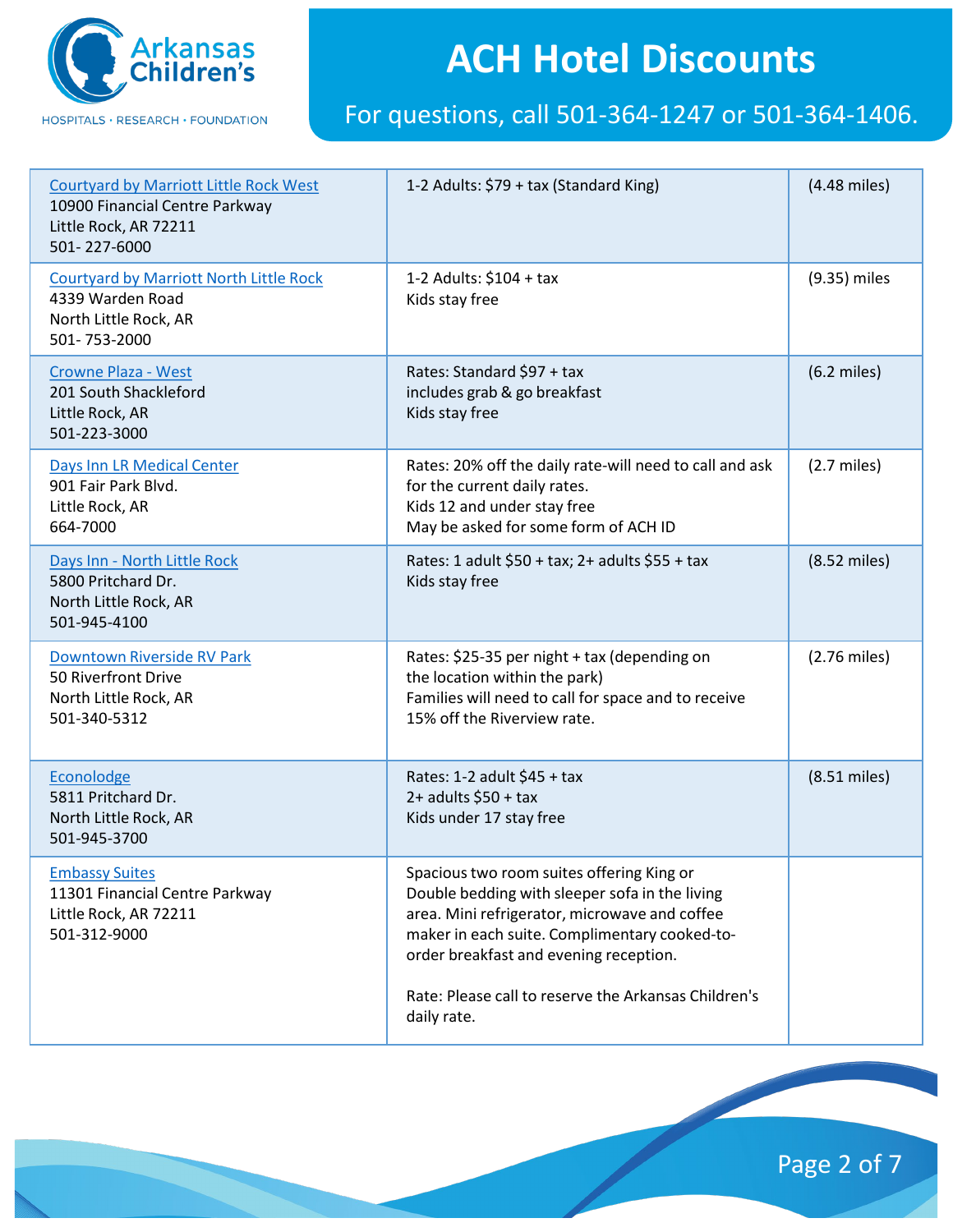

#### For questions, call 501-364-1247 or 501-364-1406.

| <b>Fairfield Inn by Marriott</b><br>4120 Health Care Dr.<br>North Little Rock, AR<br>501-945-7777             | 2 Queen Beds: \$94 + tax<br>1 King: $$96 + tax$<br>Complimentary breakfast<br>Kids stay free                                                               | $(8.16$ miles)         |
|---------------------------------------------------------------------------------------------------------------|------------------------------------------------------------------------------------------------------------------------------------------------------------|------------------------|
| <b>Four Points by Sheraton</b><br>925 South University<br>Little Rock, AR<br>501-664-5020                     | Rates: $1-2+$ adults $$83 + tax$<br>Complimentary breakfast box<br>Kids stay free<br>Shuttle Option: Please inquire on availability                        | $(2.9$ miles)          |
| Guesthouse Inn<br>301 S. University<br>Little Rock, AR<br>501-664-6800                                        | Rates: 1-2 adults \$69 + tax<br>3 adults $$79 + tax$<br>4 adults $$89 + tax$<br>Kids stay free<br>Shuttle to/from Arkansas Children's: 7am-7pm Mon-<br>Fri | $(3.25 \text{ miles})$ |
| <b>Hampton Inn and Suites Downtown</b><br>320 River Market Avenue<br>Little Rock, AR<br>501-244-0600          | Rates: 20% off online rates through March 2021                                                                                                             | $(1.7$ miles)          |
| <b>Hampton Inn and Suites West</b><br>1301 South Shackleford<br>Little Rock, AR<br>501-537-3000               | Rates: \$89+ tax 1 King or 2<br>Queen<br>Suites: \$116 +tax Suite                                                                                          | $(6.4$ miles)          |
| <b>Hilton Garden Inn</b><br>10914 Kanis Road<br>Little Rock<br>501-227-4800                                   | 1-4+ Adults: \$89 +tax 1 King or 2 Queen Room                                                                                                              | (6.00 miles)           |
| <b>Holiday Inn Express</b><br>4900 Talley Rd.<br>Little Rock, AR<br>501-224-2600                              | Rates: 3+ adults \$89 + tax<br>Kids stay free                                                                                                              | $(9.42$ miles)         |
| <b>Holiday Inn Little Rock Conference</b><br>Center<br>3121 Bankhead Drive<br>Little Rock, AR<br>501-490-1000 | Rates: 1-2 adults \$89 + tax<br>Kids 18 & under stay free<br>Shuttle to/from Arkansas Children's                                                           | $(6.6$ miles)          |
| <b>Holiday Inn Presidential</b><br>600 Interstate 30<br>Little Rock, AR<br>501-375-2100                       | Rates: 1-3 adults \$94 + tax<br>Kids stay free                                                                                                             | $(1.2 \text{ miles})$  |

Page 3 of 7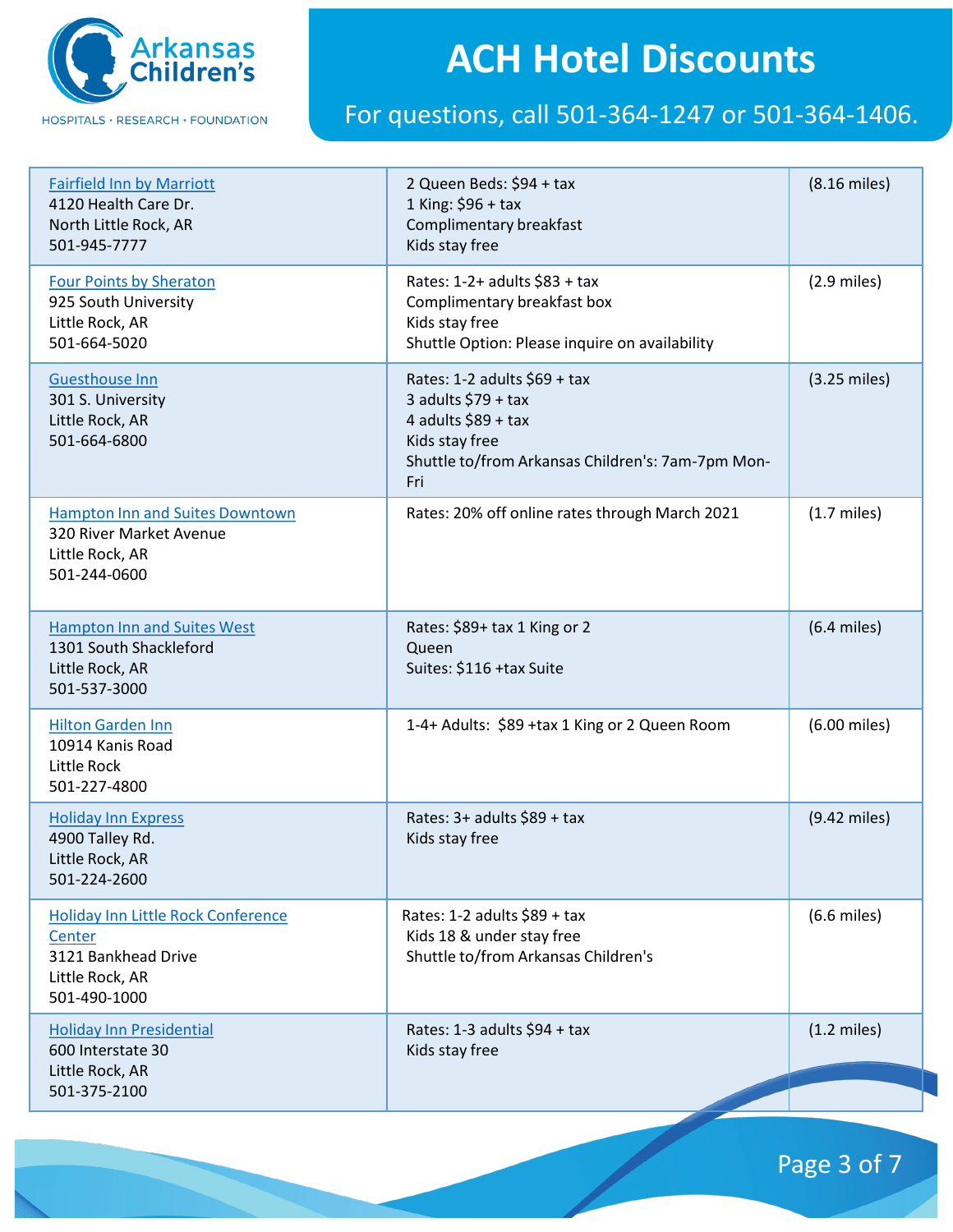

#### For questions, call 501-364-1247 or 501-364-1406.

| Holiday Inn Express & Suites - Maumelle<br>200 Holiday Drive<br>Maumelle, AR<br>501-851-4422                             | Rates: 1-2 adults \$80 +<br>tax<br>Kids 18 & under stay free                                                                                                    | (16.50 miles)          |
|--------------------------------------------------------------------------------------------------------------------------|-----------------------------------------------------------------------------------------------------------------------------------------------------------------|------------------------|
| Holiday Inn - West Little Rock<br>10920 Financial Centre Parkway<br>Little Rock, AR<br>501-225-1075<br>Fax: 866-214-4734 | 1-3+ Adults \$89 per night, per room with two<br>complimentary hot breakfast buffet vouchers<br>per night, per room.<br>Kids stay free                          |                        |
| Home2Suites by Hilton<br>2710 S Shackleford Rd.<br>Little Rock, AR<br>501-588-3000                                       | Rates: \$99 +tax- Standard Room-<br>Queen<br>Kids stay Free                                                                                                     | $(5.38$ miles)         |
| La Quinta Inn and Suites<br>9 Crossings Court<br>Little Rock, AR<br>501-251-6100<br>lg6519gm@laquinta.com                | Rates: 3+ adults \$84 +tax (Standard Room)<br>Kids stay free                                                                                                    | $(5.03$ miles)         |
| La Quinta Inn and Suites - Downtown<br>617 S. Broadway St.<br>Little Rock, AR<br>501-374-9000                            | Rates: 3+ adults \$59 +<br>tax<br>Kids 18 & under stay<br>free                                                                                                  | $(1.22 \text{ miles})$ |
| Markham House Suites5120<br>W. Markham St.<br>Little Rock, AR<br>501-666-0161<br>Toll-Free: 877-467-6560                 | Rates: Double or King: \$69 +<br>tax<br>1-bedroom suite: \$89 + tax<br>2-bedroom suite: \$119 +<br>tax<br>Kids stay free<br>Shuttle to/from Arkansas Children's | $(3.1 \text{ miles})$  |
| Motel 6 by the Airport<br>3200 Bankhead Dr.<br>Little Rock, AR<br>501-490-2010                                           | Rates: 1 adult \$40 +<br>tax<br>$2+$ adults \$45 + tax<br>Kids stay free<br>Complimentary shuttle service to/from airport                                       | $(6.42$ miles)         |
| Ramada Limited & Suites<br>#8 Shackleford Drive<br>Little Rock, AR<br>501-221-7666                                       | 1-2 Adults (King or Queen): \$68.15 + tax                                                                                                                       |                        |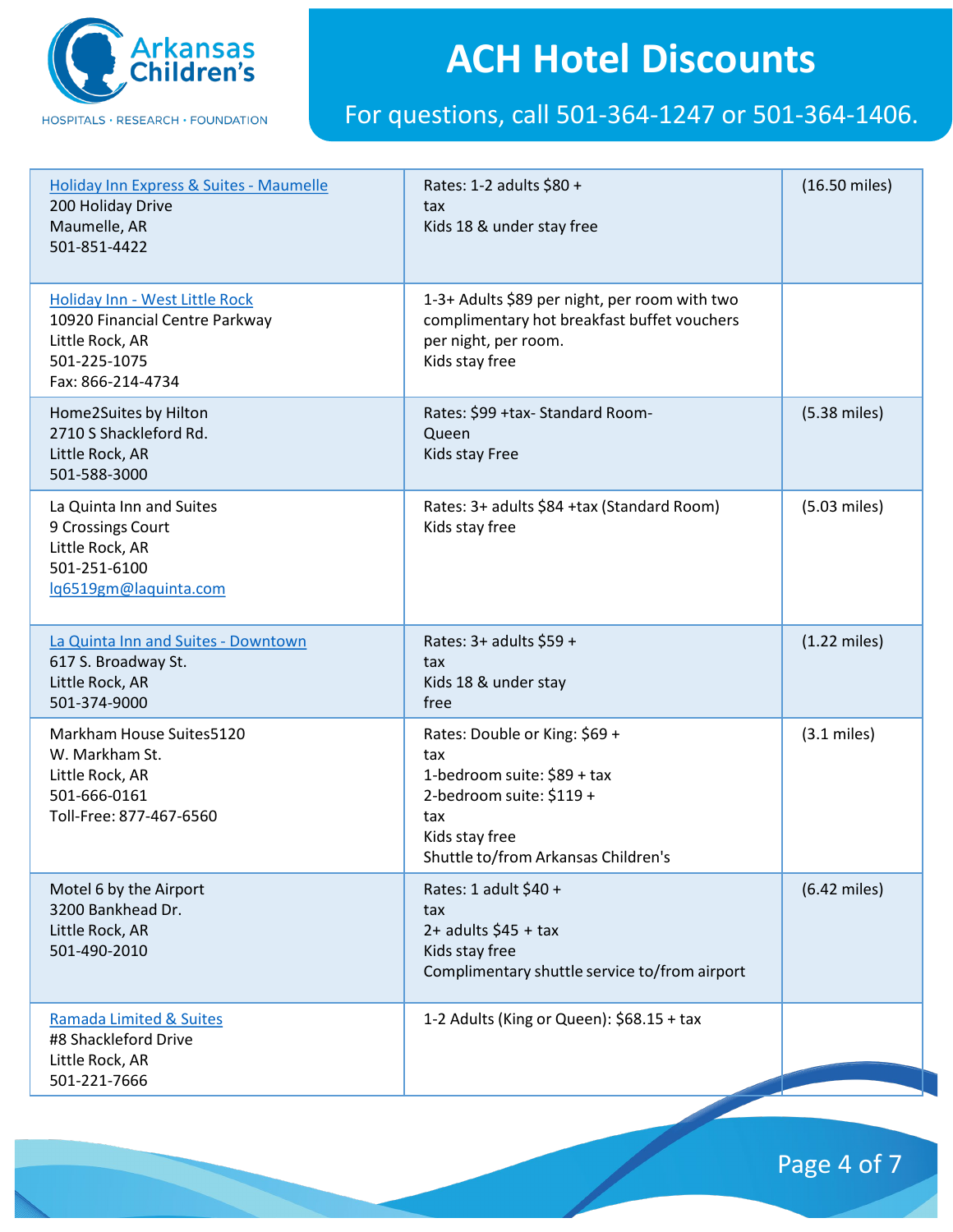

#### For questions, call 501-364-1247 or 501-364-1406.

| <b>Red Roof Inn</b><br>5711 Pritchard Dr.<br>Little Rock, AR<br>501-945-0080                                          | Rates: 3+ adults \$49.99 + tax<br>Kids stay free<br>Shuttle to/from Arkansas Children's                                                                                                                                                                                                                                                                            | $(8.61$ miles) |
|-----------------------------------------------------------------------------------------------------------------------|--------------------------------------------------------------------------------------------------------------------------------------------------------------------------------------------------------------------------------------------------------------------------------------------------------------------------------------------------------------------|----------------|
| <b>Residence Inn Downtown</b><br>219 River Market Avenue<br>Little Rock, AR<br>501-376-7200                           | <b>Tier Rates:</b><br>Tier $1: (1-6)$<br><b>Tier Rates:</b><br>Tier 1: (1-6)<br>Tier 2: (7-13)<br>Tier 3: (14-29)<br>Tier 4: (30+)<br>King Studio<br>Tier 1: \$144.00<br>Tier 2: \$134.00<br>Tier 3: \$119.00<br>Tier 4: \$99.00<br>Queen Studio<br>Tier 1: \$144.00<br>Tier 2: \$134.00<br>Tier 3: \$119.00<br>Tier 4: \$99.00<br>"Ask about 1-2 bedroom options" | $(3.3$ miles)  |
| <b>Residence Inn by Marriott</b><br>1401 South Shackleford<br>Little Rock, AR<br>501-312-0200                         | 1-3 people: 1 Bedroom Suite \$99.00 + tax<br>3+ people: 2 Bedroom Suite - ask for rates                                                                                                                                                                                                                                                                            | (6.96 miles)   |
| Residence Inn Marriott - North Little<br><b>Rock</b><br>4110 Health Care Dr.<br>North Little Rock, AR<br>501-945-7777 | 1-2 adults (Studio or 1 Bedroom) \$99.00 +tax<br>2 Bedroom/2 Bathroom Suite \$149.00 +tax<br>Kids stay free                                                                                                                                                                                                                                                        | (8.22 miles)   |
| <b>Springhill Suites</b><br>306 Markham Center Dr.<br>Little Rock, AR<br>501-978-6000                                 | Rates: 3+ adults \$89 per night + tax<br>Kids stay free                                                                                                                                                                                                                                                                                                            | $(6.63$ miles) |

Page 5 of 7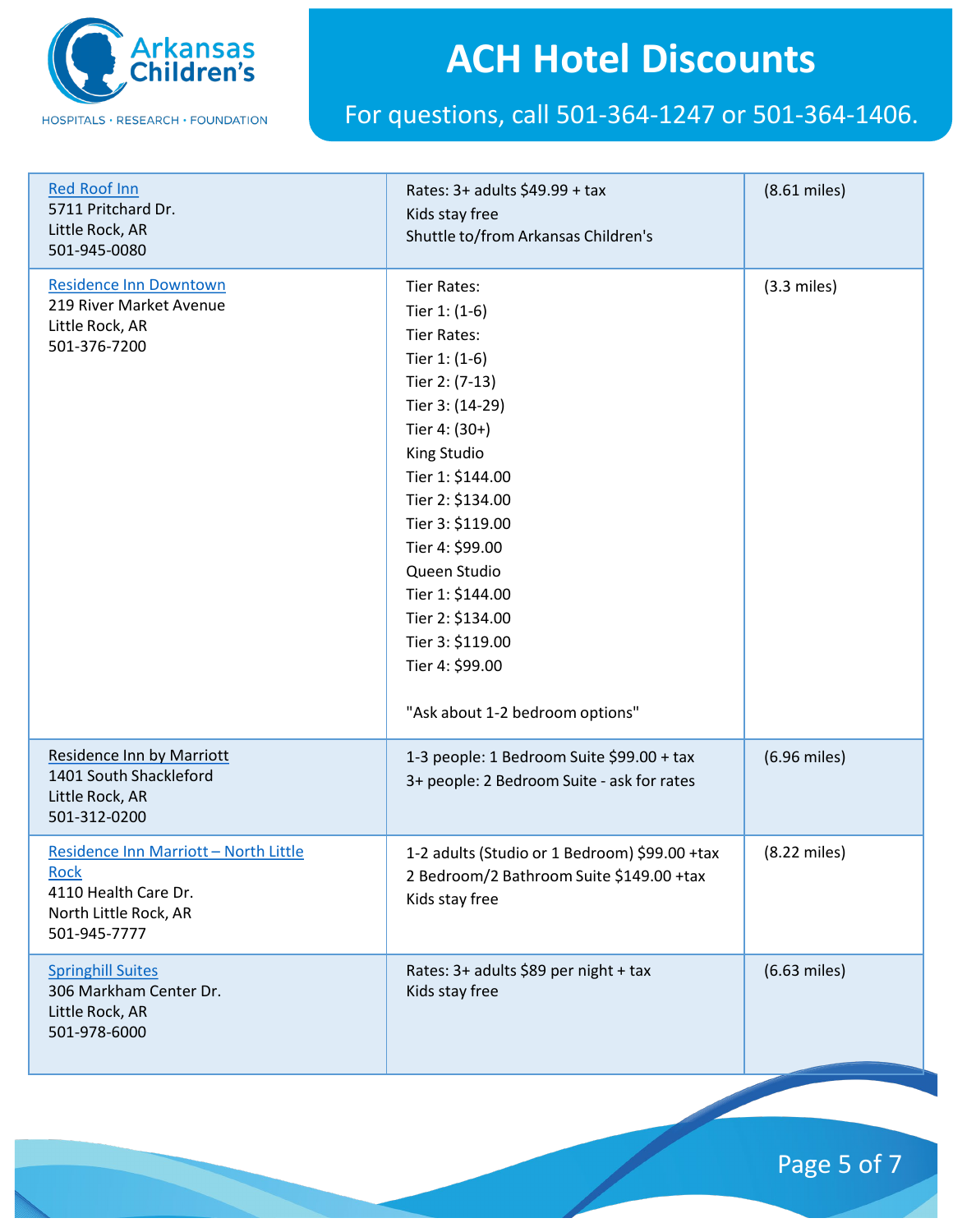

#### For questions, call 501-364-1247 or 501-364-1406.

| <b>Staybridge Suites</b><br>1020 S. University Ave.<br>Little Rock, AR<br>501-406-6590          | Rates:<br>1-6 nights (15% off)<br>7-14 nights (10% off)<br>15-29 nights (7% off)<br>30 or more nights (5% off)<br>Kids under 18 stay free<br><b>Tier Rates:</b><br>King or Double Queen 1 bedroom Suite:<br>Tier 1 (1-6 nights) \$109 per night<br>Tier 2 (7-14 nights) \$99 per night<br>Tier 3 (15-29 nights) \$94 per night<br>Tier 4 (30+ nights) \$89 per night | $(2.6$ miles)  |
|-------------------------------------------------------------------------------------------------|----------------------------------------------------------------------------------------------------------------------------------------------------------------------------------------------------------------------------------------------------------------------------------------------------------------------------------------------------------------------|----------------|
| Super 8<br>3925 McCain Park Dr.<br>North Little Rock, AR<br>501-791-3200<br>Super8nlr@yahoo.com | Rates: Single: \$55 per night + tax or<br>Double: \$60 per night + tax<br>2 Kids (15 or under) stay free. Fee for<br>additional minors.<br>Only 2 Adults and 2 Kids per room due to<br>COVID-19.                                                                                                                                                                     | $(9.8$ miles)  |
| <b>Towneplace Suites by Marriott</b><br>12 Crossings Ct.<br>Little Rock, AR<br>501-225-6700     | Tier Rates: King Studio or 2 Queen Beds<br>1-4 Nights: \$89 + tax<br>5-11 Nights: \$84 + tax<br>12-29 Nights: \$79 + tax<br>30 + Nights: \$76 + tax                                                                                                                                                                                                                  | $(9.2$ miles)  |
| <b>Wingate by Wyndham</b><br>1212 S. Shackleford<br>Little Rock, AR<br>501-227-6800             | Rates: 1-2 adults $$79 + tax$<br>3+ adults \$89 +tax<br>Kids stay free                                                                                                                                                                                                                                                                                               | (6.37 miles)   |
| <b>Wyndham Riverfront Hotel</b><br>2 Riverfront Place North<br>Little Rock, AR<br>501-371-9000  | Rates: Single \$89 + tax<br>Double \$99 + tax<br>Kids under 17 stay free<br><b>Breakfast Included</b><br>Shuttle to/from Arkansas Children's and<br>downtown                                                                                                                                                                                                         | $(2.45$ miles) |